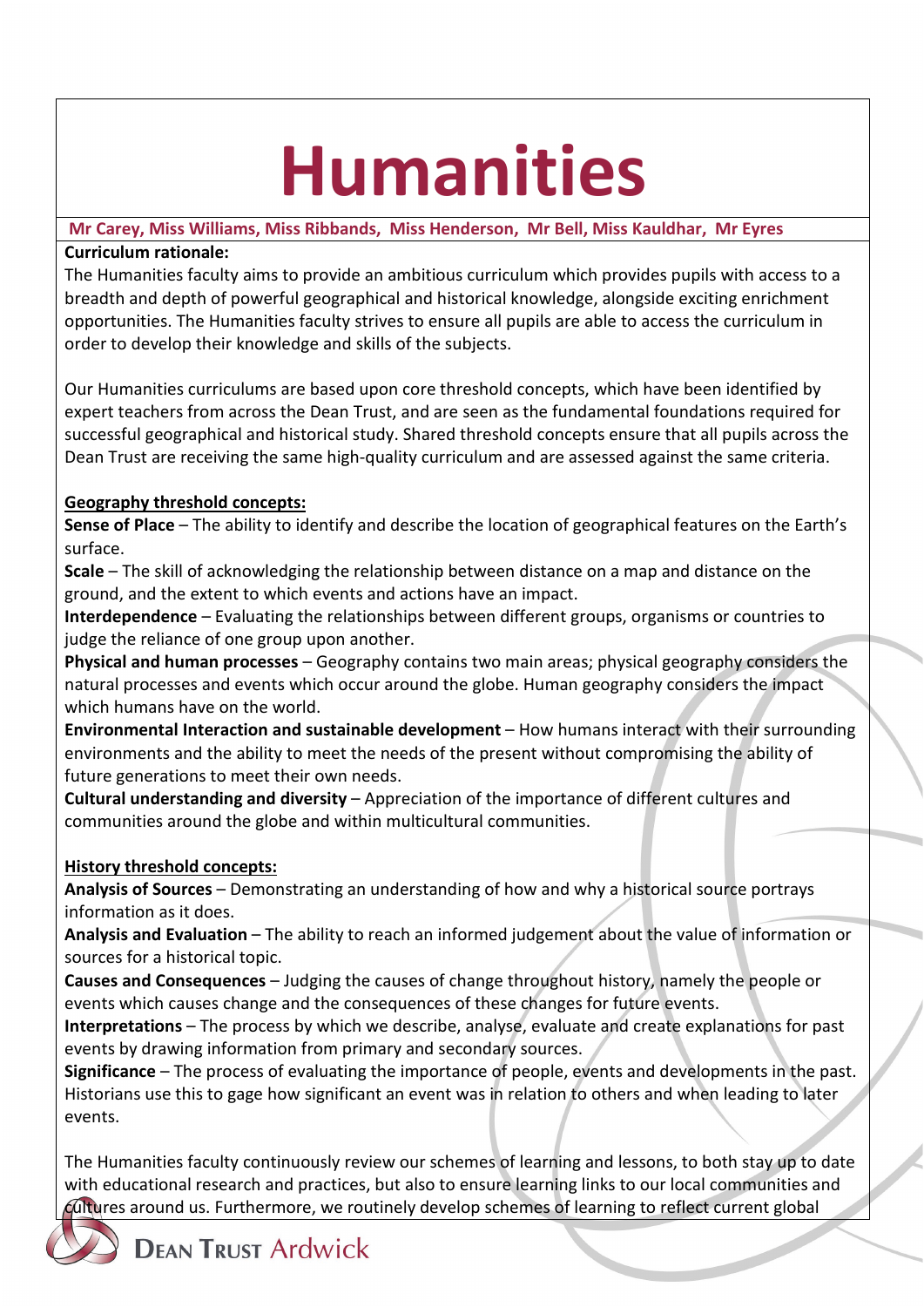affairs, such as Climate Change or the Black Lives Matter Movement, ensuring pupils have the required cultural capital to positively participate within society.

Our curriculums are designed to foster a love of learning in our pupils, whilst we further supplement our classroom provision by providing a range of extra-curricular trips and visits within Manchester, across Britain and abroad. For example, in Year 7 pupils carry out surveying of the local community surrounding the school site, this develops their geographical skills, whilst also engaging them with their own local Ardwick community. Further in to their studies pupils are afforded the opportunity to attend an overseas trip to Berlin as part of GCSE History, where pupils visit key historical venues from the Weimar and Nazi Germany topic. Geographers attend two fieldwork trips, firstly to Rhyl, on the Welsh coast and then to Salford Quays and the BBC Studios. Both of these visits are compulsory aspects of the GCSE course which requires pupils to carry out and evaluate research and data collection strategies.

#### **Curriculum overview:**

The knowledge is delivered through direct teaching instruction, allowing pupils to access the subject specialist knowledge of their teachers. This provides pupils and teachers alike the opportunity to exam in detail the subjects and topics of study, furthermore this allows teachers to chunk information to prevent misconceptions developing in the pupils understanding, whilst also addressing any misconceptions which do evolve through the use of targeted questioning.

Knowledge is sequenced in a hierarchical structure, allowing learning build upon previous years and stages of learning. For example, the first geography topic of Year 7 develops pupils map skills and develops their knowledge of the local community of Ardwick. These skills are then transferred over into the final topic of Year 7 where pupils then examine Manchester, again using and further developing their knowledge of our local community. This is then cross referenced against pupil's knowledge of communities further afield, when studying emerging global super powers and Africa. Pupils have developed the skills and knowledge to be able to compare these communities by the end of Year 7. Similarly, the history curriculum flows through the ages, whilst developing pupil's knowledge and historical skills. Within Year 7 pupils study the power, religion and war, beginning with the Norman Conquest and moving chronologically through time.

| Key Stage 3 Geography:                      | <b>Key Stage 3 History:</b>                                 |
|---------------------------------------------|-------------------------------------------------------------|
| Year 7 Unit $1 -$ How are places identified | Year 7 Unit $1 - W$ hy did England change so much after     |
|                                             |                                                             |
| on maps?                                    | the Norman Conquest?                                        |
| Year 7 Unit $2 -$ Will emerging nations     | Year 7 Unit 2 - Did monarchs have absolute power?           |
| become the next super powers?               | Year 7 Unit 3 - How did warfare change over time?           |
| Year 7 Unit 3 - To what extent is           | Year 8 Unit 1 - How did Britain change between 1750         |
| Manchester a global city?                   | and 1900?                                                   |
| Year 8 Unit 1 - How is life in Africa       | Year 8 Unit $2 - W$ as it just economics that led to the    |
| changing?                                   | growth of the British Empire?                               |
| Year 8 Unit 2 - Cold environments and       | Year 8 Unit 3 - How did one event lead to World War I?      |
| tectonic plates.                            |                                                             |
| Year 8 Unit 3 - Global geographical         |                                                             |
| conflicts                                   |                                                             |
|                                             |                                                             |
| <b>GCSE Geography: Pupils which opt for</b> | <b>GCSE History: Pupils which opt for GCSE History will</b> |
| GCSE Geography will study the AQA GCSE      | study the Edexcel GCSE specification, and will complete 3   |
| specification, and will complete 3          | externally marked examinations at the end of the course.    |
| externally marked examinations at the       |                                                             |
| end of the course.                          | Thematic study and historic environment:                    |
| Unit 1: Living with the physical            | Option 10: Crime and Punishment in Britain, c1000 -         |
| environment                                 | present and Whitechapel, c1870-1900: crime, policing        |
|                                             | and the inner city.                                         |